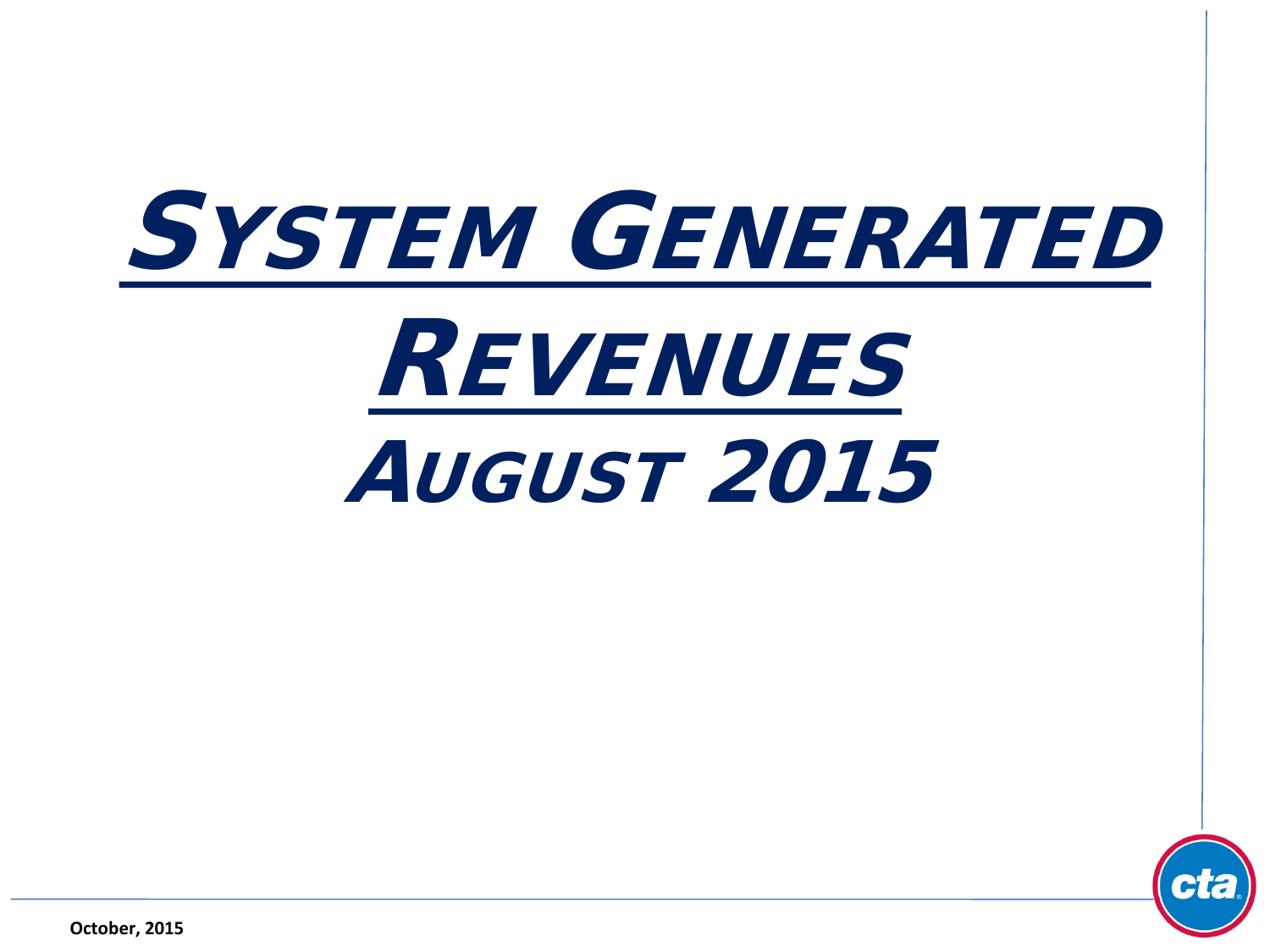## AUGUST REVENUES: VARIANCE TO BUDGET

| <b>Dollars in Millions</b>                     |  | <b>Actual</b><br><b>AUGUST 2015</b> | <b>Variance</b><br>to<br><b>Budget</b> | <b>Variance</b><br>to<br><b>AUGUST 2014</b> |
|------------------------------------------------|--|-------------------------------------|----------------------------------------|---------------------------------------------|
| Farebox                                        |  | \$33.3M                             | 0.3M                                   | 0.7M                                        |
| Passes                                         |  | \$18.5M                             | 0.1M                                   | 0.2M                                        |
| <b>Fare and Pass Total</b>                     |  | \$51.8M                             | 0.2M                                   | 0.9M                                        |
| <b>Reduced Fare Subsidy</b>                    |  | \$1.2M                              | 1.2M                                   | 2.3M                                        |
| Non-Farebox                                    |  | \$5.1M                              | 0.5M                                   | 0.5M                                        |
| <b>Revenue Total</b>                           |  | \$58.1M                             | 1.5M                                   | 1.9M                                        |
| <b>Average Fare (Dollars)</b>                  |  | \$1.21                              | \$0.01                                 | \$0.01                                      |
| <b>Free Rides</b>                              |  | 6.5M                                |                                        |                                             |
| Free Rides is 0.2M less than AUGUST 2014<br>CL |  |                                     |                                        |                                             |
|                                                |  |                                     |                                        |                                             |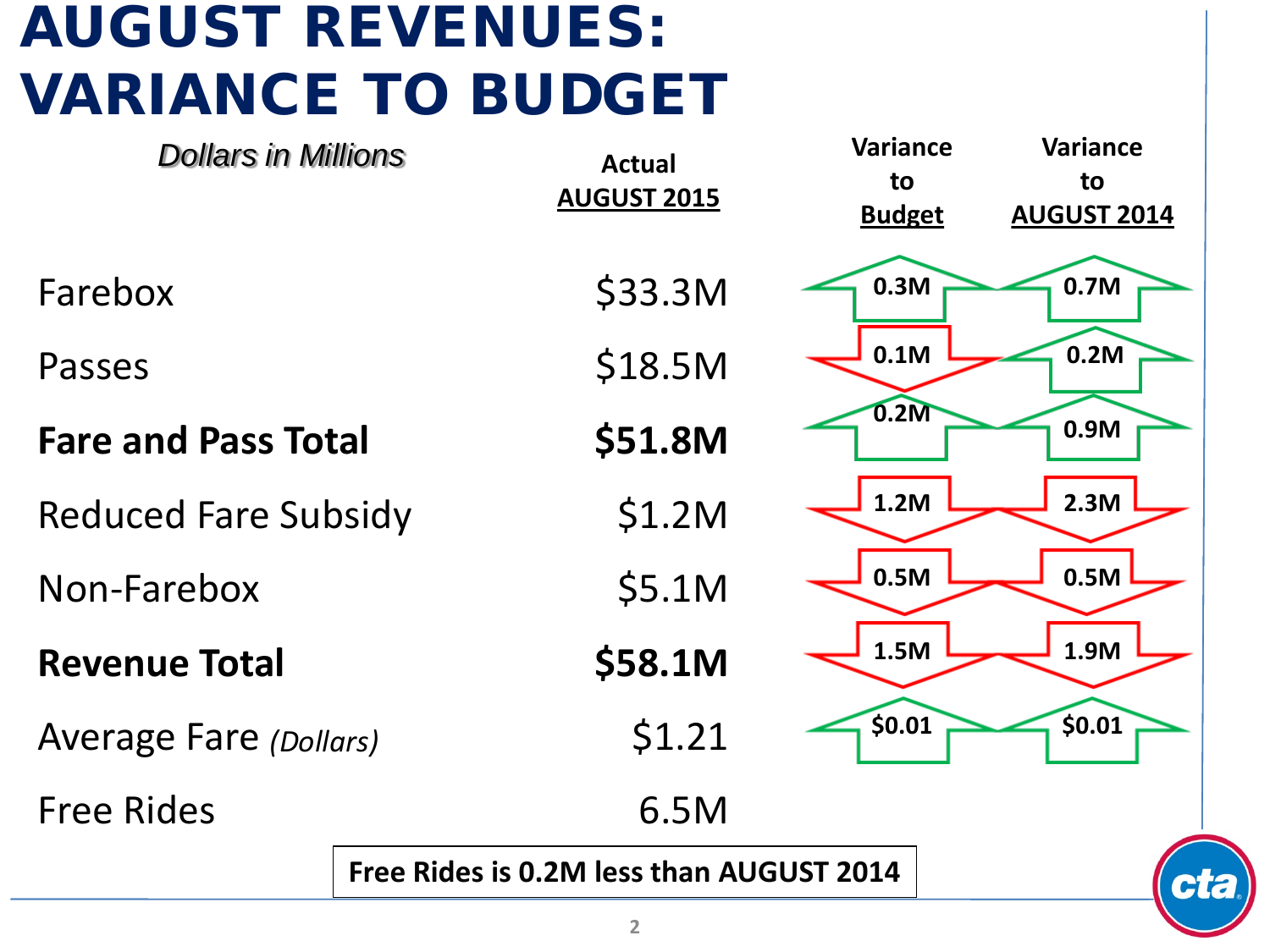### YEAR TO DATE REVENUES: VARIANCE TO BUDGET

| <b>Dollars in Millions</b>    |                                              | <b>Actual</b> | <b>Variance</b><br>to | <b>Variance</b><br>to |
|-------------------------------|----------------------------------------------|---------------|-----------------------|-----------------------|
|                               | <b>AUGUST YTD</b>                            |               | <b>Budget YTD</b>     | <b>2014 YTD</b>       |
| Farebox                       |                                              | \$244.7M      | 2.1M                  | 0.4M                  |
| Passes                        |                                              | \$145.8M      | 0.8M                  | 2.5M                  |
| <b>Fare and Pass Total</b>    |                                              | \$390.5M      | 1.3M                  | 2.1M                  |
| <b>Reduced Fare Subsidy</b>   |                                              | \$8.4M        | 10.4M                 | 5.9M                  |
| Non-Farebox                   |                                              | \$42.7M       | 1.8M                  | 1.3M                  |
| <b>Revenue Total</b>          |                                              | \$441.6M      | 9.9M                  | 5.1M                  |
| <b>Average Fare (Dollars)</b> |                                              | \$1.14        | \$0.01                |                       |
| <b>Free Rides</b>             |                                              | 48.1M         |                       |                       |
|                               | Free Rides is 2.3M less than AUGUST 2014 YTD | <b>Ct</b>     |                       |                       |
|                               |                                              |               |                       |                       |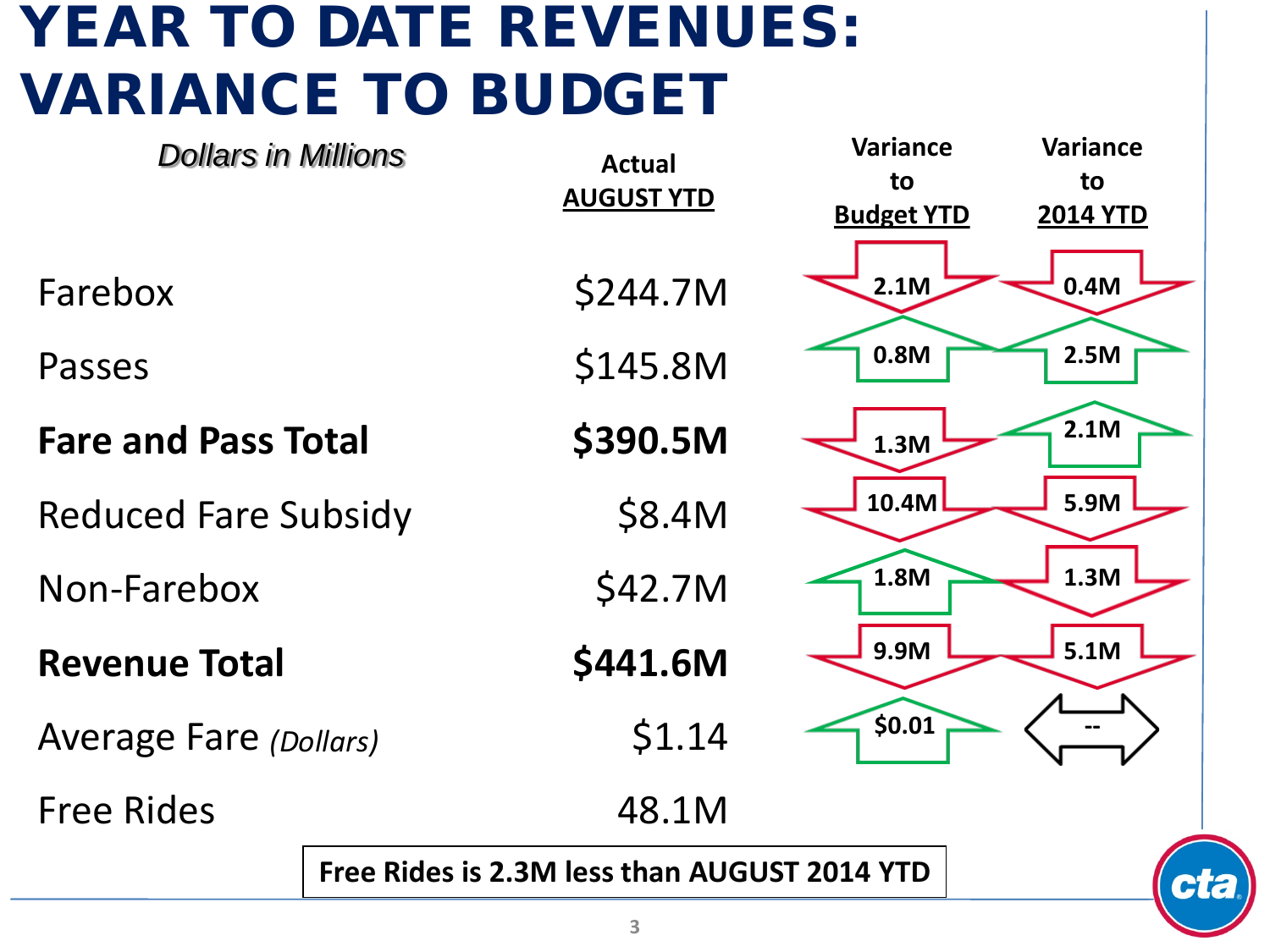#### AUGUST RIDERSHIP: YEAR-OVER-YEAR CHANGE



Loss in Free Rides reduced system ridership by 0.4% in August and by 0.7% YTD.

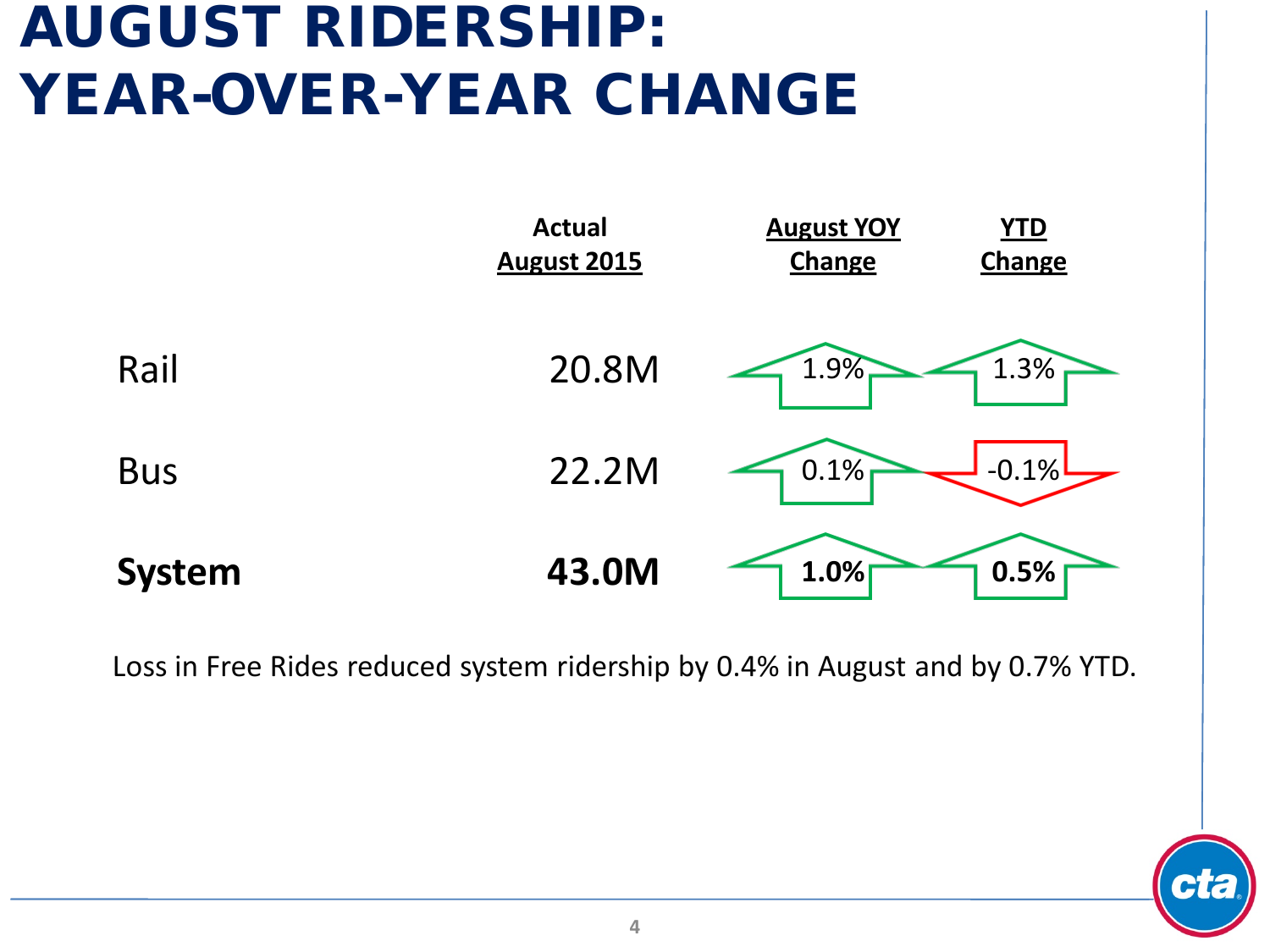# **EXPENSES** AUGUST 2015

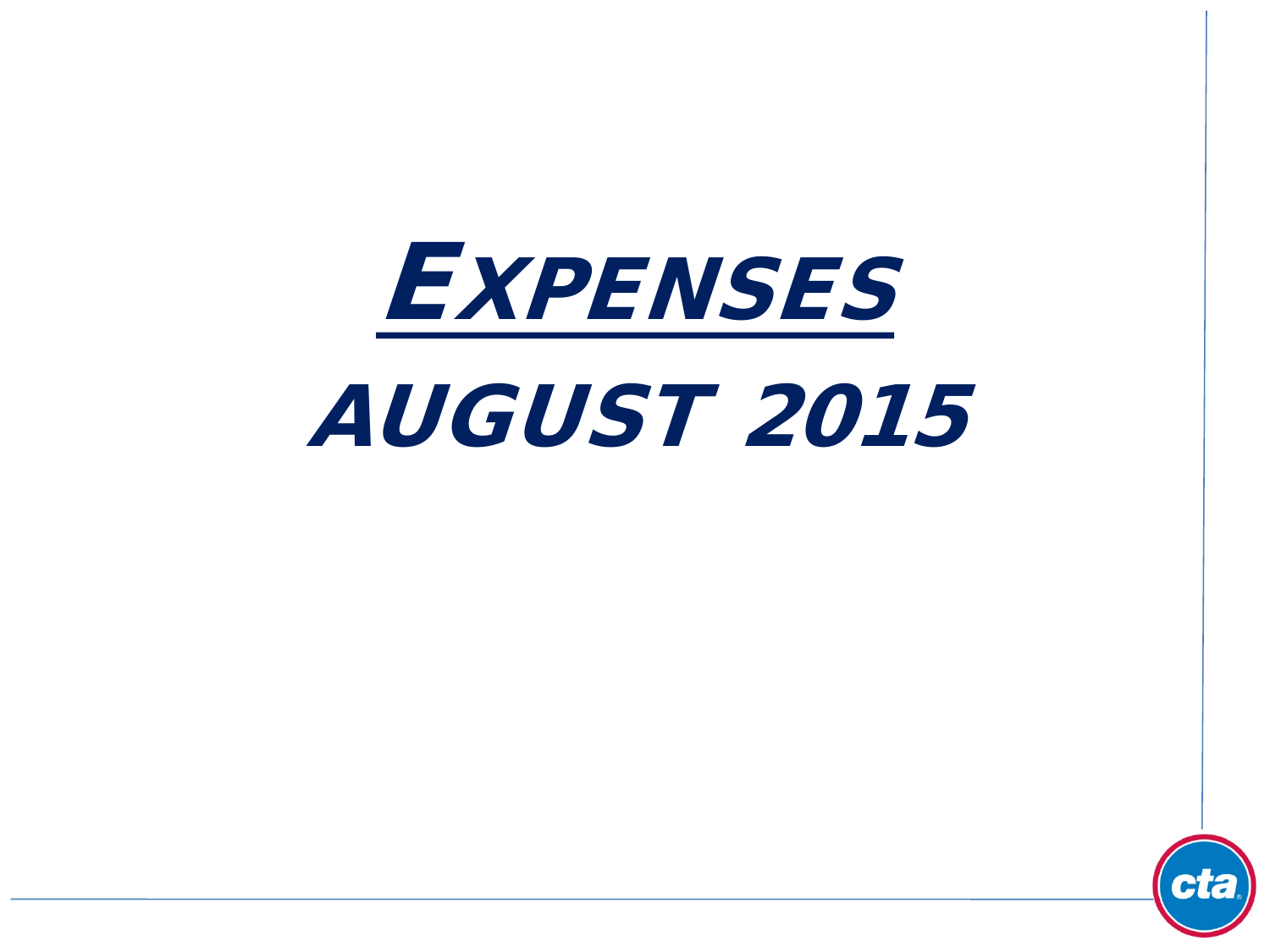## AUGUST EXPENSES: VARIANCE TO BUDGET

*Dollars in Thousands*

| Category                                | <b>Actual</b><br><b>AUGUST</b><br>2015 | Favorable/<br>(Unfavorable)<br><b>Variance to</b><br><b>Budget</b> |
|-----------------------------------------|----------------------------------------|--------------------------------------------------------------------|
| Labor                                   | 83,886                                 | (144)                                                              |
| <b>Material</b>                         | 6,612                                  | (530)                                                              |
| <b>Fuel</b>                             | 4,084                                  | 746                                                                |
| <b>Power</b>                            | 2,364                                  | 210                                                                |
| <b>Provision Injuries &amp; Damages</b> |                                        |                                                                    |
| <b>Purchase of Security Services</b>    | 1,211                                  | (9)                                                                |
| <b>Other Expenses</b>                   | 19,463                                 | 398                                                                |
| <b>Total Operating Expenses</b>         | 117,620                                | 672                                                                |

**Other expenses consist of: Utilities, Advertising & Promotions, Travel & Meetings, Contractual Services, Leases & Rentals, Pension Obligation Bond, and General Expenses.**

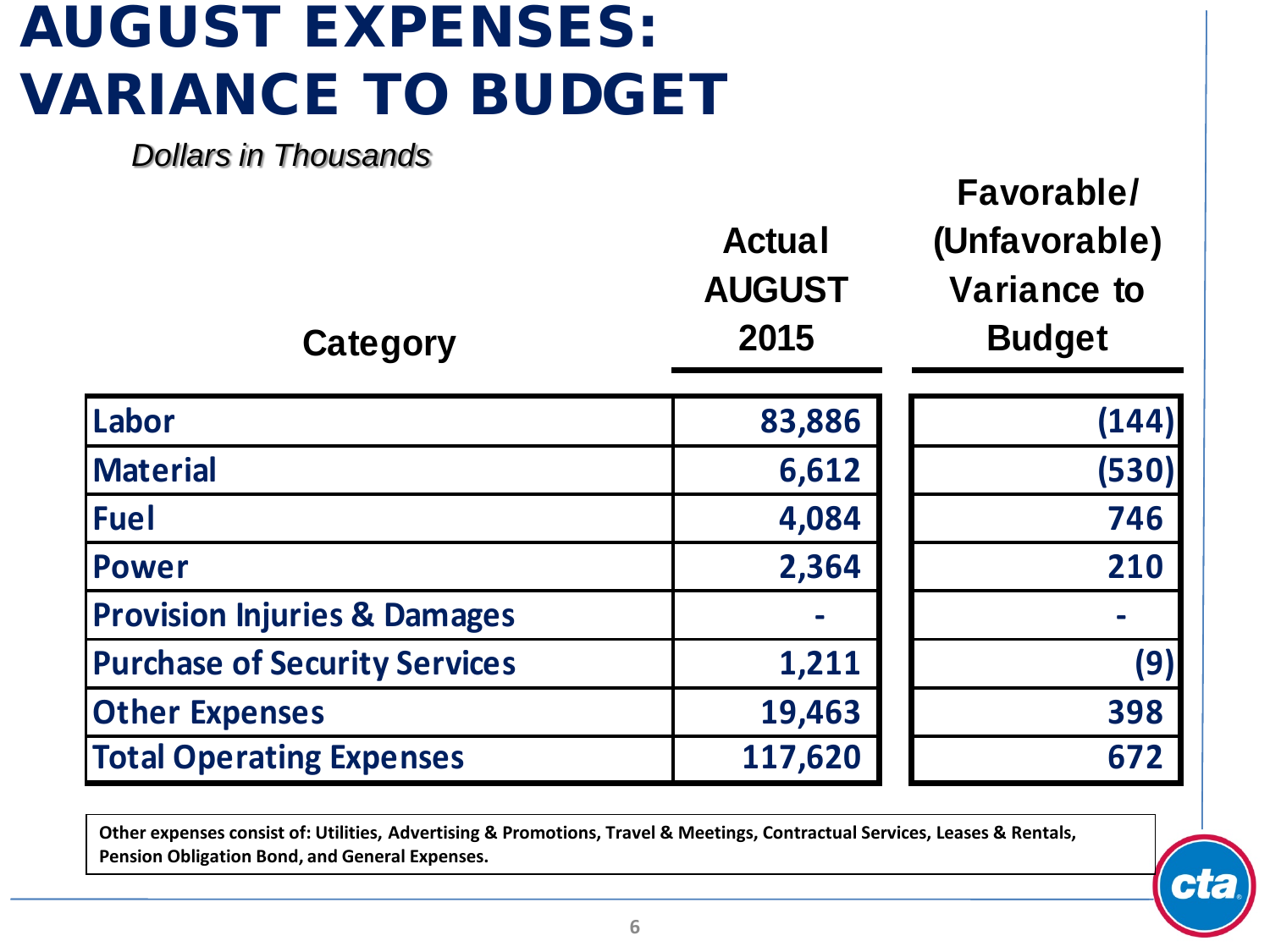### YEAR TO DATE EXPENSES: VARIANCE TO BUDGET

*Dollars in Thousands*

| Category                                | <b>August</b><br><b>Actual</b><br><b>YTD 2015</b> | Favorable/<br>(Unfavorable)<br><b>YTD Variance</b><br>to Budget |
|-----------------------------------------|---------------------------------------------------|-----------------------------------------------------------------|
| Labor                                   | 656,570                                           | 9,805                                                           |
| Material                                | 55,331                                            | (7, 181)                                                        |
| <b>Fuel</b>                             | 33,875                                            | 3,303                                                           |
| <b>Power</b>                            | 19,540                                            | 1,017                                                           |
| <b>Provision Injuries &amp; Damages</b> |                                                   |                                                                 |
| <b>Purchase of Security Services</b>    | 9,541                                             | 77                                                              |
| <b>Other Expenses</b>                   | 176,396                                           | 1,139                                                           |
| <b>Total Operating Expenses</b>         | 951,253                                           | 8,160                                                           |

**Other expenses consist of: Utilities, Advertising & Promotions, Travel & Meetings, Contractual Services, Leases & Rentals, Pension Obligation Bond, and General Expenses.**